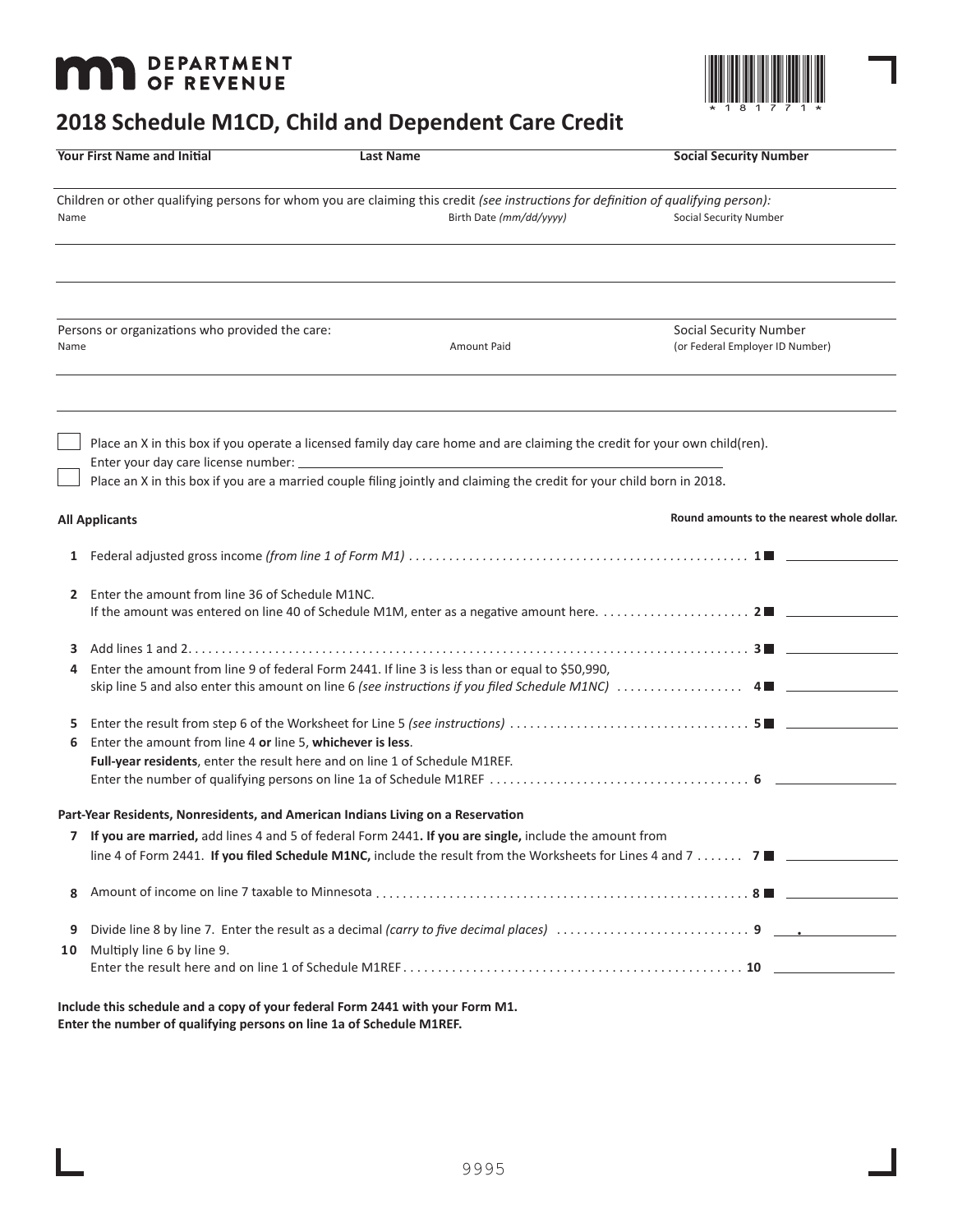**Before you complete this schedule, complete federal Form 2441 even if you did not claim the federal credit.**

# **Am I eligible?**

If you (and your spouse if filing a joint return) had earned income, you may be eligible for a credit based on your qualified expenses. You must have documentation showing the expenses you paid for one or both of the following:

- Someone to care for your child or other qualifying person
- Someone for household services

To qualify for the credit, all of the following must be true:

- Your amount on line 3 of this schedule is less than \$62,990 with one qualifying person or less than \$74,990 with two or more qualifying persons.
- Your filing status is not married filing separate.
- The qualifying person lived with you for more than half of the year.

The Minnesota credit is refundable, which means you may benefit even if you have no state tax liability. This is different from the federal credit, which you can only use to offset tax.

If you are a part-year or nonresident, you may be eligible for this credit based on your percentage of earned income taxable to Minnesota.

# **Is there a penalty for fraudulently claiming a refund?**

Yes. If you file a return that fraudulently claims a credit, you will be assessed a penalty equal to 50 percent of the fraudulently claimed credit.

# **Do I need proof of my payments?**

Yes. Save canceled checks and itemized receipts showing your payments for child and dependent care expenses. We may ask you to show these records if we have questions.

# **Who is a qualifying person?**

A qualifying person is any person who meets the requirements for the federal credit for child and dependent care expenses. Generally, a qualifying person is someone who lived with you for more than half of the year and is one of the following:

- Your dependent child who is younger than 13
- Your disabled spouse or disabled dependent

If you were divorced, legally separated, or lived apart from your spouse during the last six months of 2018 and your child is not your dependent, you may claim the credit if your child meets the requirements of a qualifying person for the federal credit. In this case, the other parent cannot treat the child as a qualifying person.

# **What expenses qualify?**

Qualifying expenses are the same as for the federal credit for child and dependent care expenses. Generally, qualifying expenses are expenses you paid for one or both of the following:

- The care of your qualifying person so you (**and** your spouse, if filing a joint return) could work or look for work
- Household services so you (**and** your spouse, if filing a joint return) could work or look for work

If you did not have expenses, you may still qualify for this credit.

- If you are married and filing a joint return, and your child was born in 2018, see "What if my child was born in 2018?"
- If you are a licensed day care operator, see "What if I am a licensed day care operator?" on the next page.

# **What if my child was born in 2018?**

You may be eligible to calculate your credit using \$3,000 of expenses for your child born in 2018, even if you did not have actual expenses for that child or only one spouse had earned income.

You must meet all of the following requirements:

- You are married and filing a joint return.
- You had a child (or children) born in 2018.
- You had less than \$3,000 in child care expenses **or** you or your spouse earned less than \$3,000.
- Neither you nor your spouse participated in a pre-tax dependent care assistance program.

Complete the worksheet below to determine your credit unless both of the following are true:

- Your actual childcare expenses for your child born in 2018 were \$3,000 (\$6,000 if you had two or more children born during the year) or more.
- The lesser-earning spouse's earned income was \$3,000 (\$6,000 if you had two or more children born in 2018) or more.

If both statements above are true, complete the schedule using the line instructions.

#### **Worksheet for Child Born in 2018**

If you completed federal Form 2441 to claim the federal credit, you must also complete a separate Form 2441 to determine your Minnesota credit. If you did not claim the federal credit or file a federal return, complete a Form 2441 to determine your Minnesota credit. Follow the instructions below to complete the Form 2441 you will use for Minnesota purposes.

**If you filed Schedule M1NC.** Use the lines from the federal Form 2441 you completed for Minnesota purposes on steps 1 and 2.

| 1 Enter the amount from line 4 of Form 2441 $\ldots$ . $\ldots$ . $\ldots$ . $\ldots$ . $\ldots$                                                                                                                       |  |  |  |  |
|------------------------------------------------------------------------------------------------------------------------------------------------------------------------------------------------------------------------|--|--|--|--|
|                                                                                                                                                                                                                        |  |  |  |  |
|                                                                                                                                                                                                                        |  |  |  |  |
| 4 Determine the amount to enter on line 6 of Form 2441 as follows:<br>a. For the child born in 2018, enter the smaller of:<br>1) $$3,000$ (\$6,000 for two or more children); or                                       |  |  |  |  |
| b. If you had another child (or children) born before January 1, 2018,<br>enter the smallest of:<br>1) your actual qualified child care expenses paid for them;<br>2) amount on step 1; or                             |  |  |  |  |
| c. Enter the smaller of:<br>1) the total of steps 4a and 4b above; or                                                                                                                                                  |  |  |  |  |
| Enter the amount from 4c on line 6 of Form 2441. Complete the rest of Form 2441 and<br>Minnesota Schedule M1CD to determine your Minnesota credit. Place an X in the appropriate<br>box above line 1 of Schedule M1CD. |  |  |  |  |